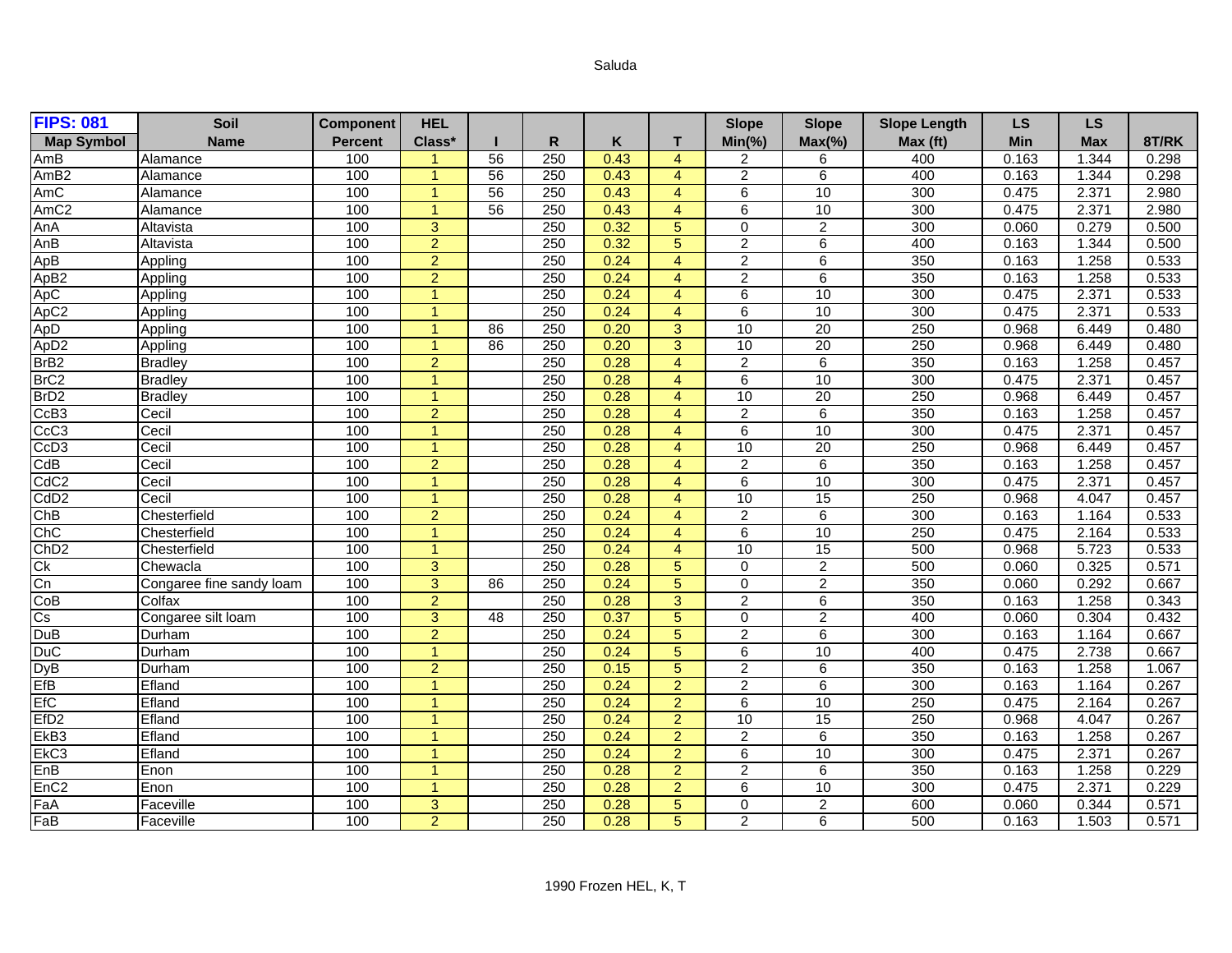## Saluda

| <b>FIPS: 081</b>  | Soil                | <b>Component</b> | <b>HEL</b>           |     |     |      |                 | <b>Slope</b>            | <b>Slope</b>    | <b>Slope Length</b> | <b>LS</b>  | LS         |       |
|-------------------|---------------------|------------------|----------------------|-----|-----|------|-----------------|-------------------------|-----------------|---------------------|------------|------------|-------|
| <b>Map Symbol</b> | <b>Name</b>         | <b>Percent</b>   | Class*               |     | R   | Κ    | т               | $Min(\% )$              | $Max(\% )$      | Max (ft)            | <b>Min</b> | <b>Max</b> | 8T/RK |
| GeB               | Georgeville         | 100              |                      | 56  | 250 | 0.43 | $\overline{4}$  | 2                       | 6               | 400                 | 0.163      | 1.344      | 0.298 |
| GeB <sub>2</sub>  | Georgeville         | 100              |                      | 56  | 250 | 0.43 | $\overline{4}$  | $\overline{2}$          | 6               | 400                 | 0.163      | 1.344      | 0.298 |
| GeC               | Georgeville         | 100              |                      | 56  | 250 | 0.43 | $\overline{4}$  | 6                       | 10              | 300                 | 0.475      | 2.371      | 0.298 |
| GeC <sub>2</sub>  | Georgeville         | 100              | $\overline{1}$       | 56  | 250 | 0.43 | $\overline{4}$  | 6                       | 10              | 300                 | 0.475      | 2.371      | 0.298 |
| GeD <sub>2</sub>  | Georgeville         | 100              | -1                   | 56  | 250 | 0.43 | $\overline{4}$  | 10                      | 15              | 250                 | 0.968      | 4.047      | 0.298 |
| GeE <sub>2</sub>  | Georgeville         | 100              |                      | 56  | 250 | 0.43 | $\overline{4}$  | 15                      | 25              | $\overline{200}$    | 1.810      | 8.330      | 0.298 |
| GgB3              | Georgeville         | 100              |                      | 48  | 250 | 0.49 | $\overline{4}$  | $\overline{2}$          | 6               | 400                 | 0.163      | 1.344      | 0.261 |
| GgC <sub>3</sub>  | Georgeville         | 100              |                      | 48  | 250 | 0.49 | $\overline{4}$  | 6                       | 10              | 300                 | 0.475      | 2.371      | 0.261 |
| GgD <sub>3</sub>  | Georgeville         | 100              |                      | 48  | 250 | 0.49 | $\overline{4}$  | 10                      | 15              | 250                 | 0.968      | 4.047      | 0.261 |
| GnB               | Gilead              | 100              | $\overline{2}$       |     | 250 | 0.20 | 3               | $\overline{2}$          | 6               | 350                 | 0.163      | 1.258      | 0.480 |
| GoB               | Goldston            | 100              | $\blacktriangleleft$ |     | 250 | 0.37 | $\overline{4}$  | $\overline{2}$          | 6               | 350                 | 0.163      | 1.258      | 0.346 |
| GoC               | Goldston            | 100              | $\overline{1}$       |     | 250 | 0.37 | $\overline{4}$  | 6                       | 10              | 300                 | 0.475      | 2.371      | 0.346 |
| GoD               | Goldston            | 100              |                      |     | 250 | 0.37 | $\overline{4}$  | 10                      | 15              | 250                 | 0.968      | 4.047      | 0.346 |
| GoE               | Goldston            | 100              | $\blacktriangleleft$ |     | 250 | 0.43 | $\overline{4}$  | 15                      | $\overline{30}$ | $\overline{200}$    | 1.810      | 11.247     | 0.298 |
| G<br>Gl           | Grady               | 100              | 3                    | 56  | 250 | 0.24 | 5               | $\mathbf 0$             | $\overline{2}$  | 400                 | 0.060      | 0.304      | 0.667 |
|                   | <b>Gullied land</b> | 100              | $\overline{2}$       |     | 250 | 0.28 | $5\phantom{.0}$ | $\overline{4}$          | 30              | 250                 | 0.303      | 12.574     | 0.571 |
| Gv                | <b>Gullied land</b> | 100              | $\overline{2}$       |     | 250 | 0.28 | $5\phantom{.0}$ | $\overline{\mathbf{A}}$ | 30              | 250                 | 0.303      | 12.574     | 0.571 |
| <b>HeB</b>        | Helena              | 100              | $\overline{2}$       |     | 250 | 0.15 | 3               | $\overline{2}$          | 6               | 350                 | 0.163      | 1.258      | 0.640 |
| HeB <sub>2</sub>  | Helena              | 100              | $\overline{2}$       |     | 250 | 0.15 | 3               | $\overline{2}$          | 6               | 350                 | 0.163      | 1.258      | 0.640 |
| HeC               | Helena              | 100              | -1                   |     | 250 | 0.15 | 3               | 6                       | 10              | 250                 | 0.475      | 2.164      | 0.640 |
| HeC <sub>2</sub>  | Helena              | 100              |                      |     | 250 | 0.15 | 3               | 6                       | 10              | 250                 | 0.475      | 2.164      | 0.640 |
| HnB               | Herndon             | 100              |                      | 56  | 250 | 0.43 | 5               | $\overline{2}$          | 6               | 400                 | 0.163      | 1.344      | 0.371 |
| HnB <sub>2</sub>  | Herndon             | 100              | -1                   | 56  | 250 | 0.43 | 5               | $\overline{2}$          | 6               | 400                 | 0.163      | 1.344      | 0.371 |
| <b>HnC</b>        | Herndon             | 100              | $\overline{1}$       | 56  | 250 | 0.43 | 5               | $\overline{6}$          | 10              | 300                 | 0.475      | 2.371      | 0.372 |
| HnC <sub>2</sub>  | Herndon             | 100              | -1                   | 56  | 250 | 0.43 | 5               | 6                       | 10              | 300                 | 0.475      | 2.371      | 0.372 |
| HnD               | Herndon             | 100              |                      | 56  | 250 | 0.43 | $5\phantom{.}$  | 10                      | 15              | 250                 | 0.968      | 4.047      | 0.372 |
| HnD <sub>2</sub>  | Herndon             | 100              |                      | 56  | 250 | 0.43 | $\overline{4}$  | 10                      | 25              | 250                 | 0.968      | 9.313      | 0.298 |
| HtB <sub>3</sub>  | Herndon             | 100              |                      | 48  | 250 | 0.49 | $\overline{4}$  | $\overline{2}$          | 6               | 400                 | 0.163      | 1.344      | 0.261 |
| H <sub>IC3</sub>  | Herndon             | 100              | $\blacktriangleleft$ | 48  | 250 | 0.49 | $\overline{4}$  | $\overline{6}$          | 10              | 300                 | 0.475      | 2.371      | 0.261 |
| <b>HwB</b>        | <b>Hiwassee</b>     | 100              | $\overline{2}$       |     | 250 | 0.28 | 5               | $\overline{2}$          | 8               | 350                 | 0.163      | 1.854      | 0.571 |
| LaB               | Lakeland            | 100              | 3                    | 134 | 250 | 0.10 | $5\phantom{.}$  | $\Omega$                | 6               | 600                 | 0.060      | 1.647      | 1.600 |
| LaC               | Lakeland            | 100              | $\overline{2}$       | 134 | 250 | 0.10 | 5               | 6                       | 10              | 400                 | 0.475      | 2.738      | 1.600 |
| LcB <sub>3</sub>  | Lloyd               | 100              | $\overline{2}$       |     | 250 | 0.28 | $5\phantom{.}$  | $\overline{2}$          | 6               | 350                 | 0.163      | 1.258      | 0.571 |
| LcD <sub>3</sub>  | Lloyd               | 100              | $\blacktriangleleft$ |     | 250 | 0.28 | 5               | 6                       | 15              | 300                 | 0.475      | 4.433      | 0.571 |
| LdB2              | Lloyd               | 100              | $\overline{2}$       |     | 250 | 0.28 | $5\phantom{.}$  | $\overline{2}$          | $\overline{6}$  | 350                 | 0.163      | 1.258      | 0.571 |
| Lo                | Local alluvial land | 100              | $\overline{3}$       |     | 250 | 0.24 | $5\phantom{.}$  | $\mathbf 0$             | $\overline{2}$  | 300                 | 0.060      | 0.279      | 0.667 |
| MaA               | Magnolia            | 100              | 3                    |     | 250 | 0.28 | 5               | $\Omega$                | $\overline{2}$  | 500                 | 0.060      | 0.325      | 0.571 |
| MaB               | Magnolia            | 100              | $\overline{2}$       |     | 250 | 0.28 | 5               | $\overline{2}$          | 6               | 400                 | 0.163      | 1.344      | 0.571 |